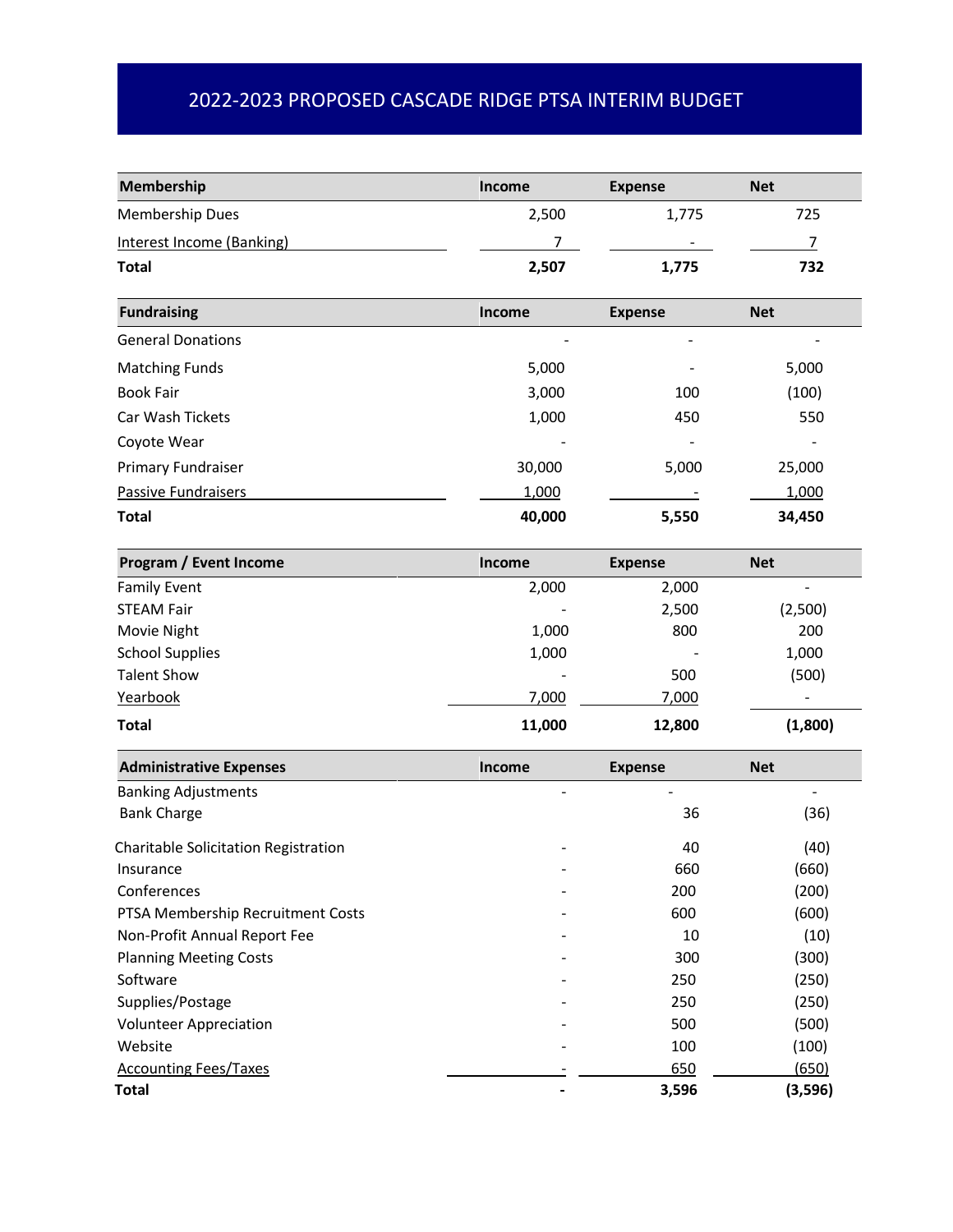| <b>Direct Program Expenses</b>            | <b>Income</b> | <b>Expense</b> | <b>Net</b> |
|-------------------------------------------|---------------|----------------|------------|
| <b>Art Supplies</b>                       |               | 2,500          | (2,500)    |
| <b>Student Clubs</b>                      |               | 150            | (150)      |
| <b>Community Engagement</b>               |               | 1,000          | (1,000)    |
| FACE - Family and Community Engagement    |               | 300            | (300)      |
| Eager Reader                              |               | 3,000          | (3,000)    |
| <b>Festival of Cultures</b>               |               | 3,000          | (3,000)    |
| Fifth Grade Celebration                   |               | 1,700          | (1,700)    |
| Fifth Grade Ceremony                      |               | 300            | (300)      |
| Fifth Grade Service Project               |               | 500            | (500)      |
| Hospitality/New Family/Coffee w/Principal |               | 650            | (650)      |
| Math Club                                 |               | 1,500          | (1,500)    |
| Popcorn Fridays                           |               | 450            | (450)      |
| <b>Recess Support</b>                     |               | 1,000          | (1,000)    |
| Reflections                               |               | 350            | (350)      |
| <b>Spelling Bee</b>                       |               | 700            | (700)      |
| Geography Bee                             |               | 300            | (300)      |
| <b>Staff Appreciation</b>                 |               | 3,500          | (3,500)    |
| <b>Total</b>                              |               | 20,900         | (20, 900)  |

| <b>Indirect Program Expenses</b> | <b>Income</b>  | <b>Expense</b> | <b>Net</b>   |
|----------------------------------|----------------|----------------|--------------|
| Copying                          | -              | 300            | (300)        |
| Workroom Supplies                | -              | 200            | <u>(200)</u> |
| Total                            | $\blacksquare$ | 500            | (500)        |

| <b>Grants / Awards / Scholarships</b>       | <b>Income</b> | <b>Expense</b> | <b>Net</b> |
|---------------------------------------------|---------------|----------------|------------|
| <b>ACT Grant</b>                            |               | 200            | (200)      |
| Art Enrichment Fund                         |               | 9,600          | (9,600)    |
| <b>Board Discretionary Fund</b>             |               | 1,500          | (1,500)    |
| Bond/Levy Donation                          |               |                |            |
| Coyote Grant                                |               | 6,500          | (6,500)    |
| <b>Charitable Donations</b>                 |               | 1,000          | (1,000)    |
| Drama Program Grant                         |               | 5,000          | (5,000)    |
| Golden Acorn/Volunteer/Outstanding Educator |               | 200            | (200)      |
| <b>Grade Level Grants</b>                   |               | 4,200          | (4,200)    |
| <b>Green Team Grant</b>                     |               | 150            | (150)      |
| <b>ISF/Calling for Kids</b>                 |               | 1,500          | (1,500)    |
| Parent/Child Education                      |               | 250            | (250)      |